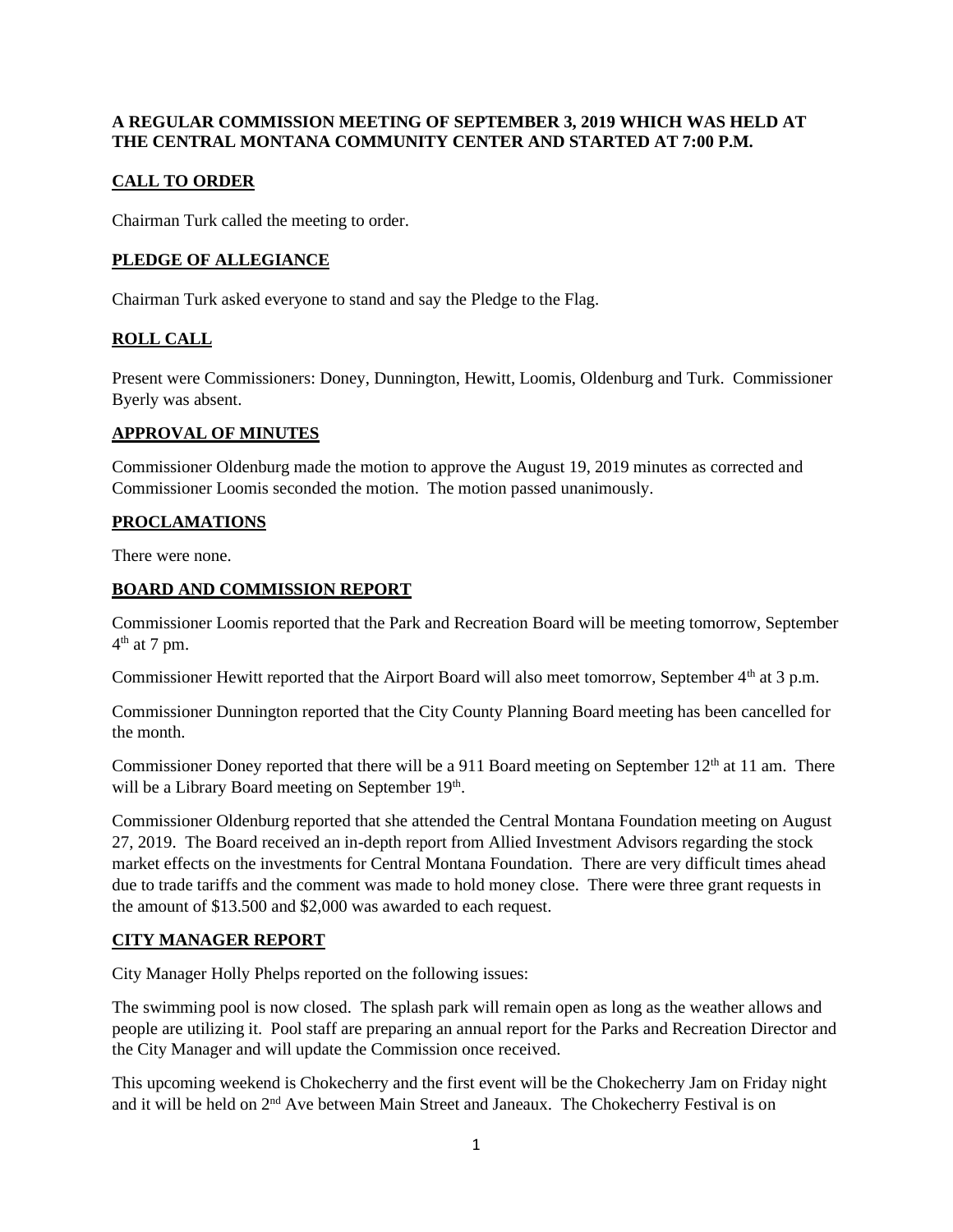Saturday and will include a car show again this year. The Police Department will once again have staff walking through the festival. The Police Department is also working with Public Works on "No Dog Signage". The Trails and Ales will have thirteen brewers and is planning on record breaking attendance. This is the second year the event will be held at the Creekside Park and Pavilion on September 7<sup>th</sup> from 4 to 7 pm. The event will include music from Tom Catmull's again this year.

The Library was closed from Friday, August  $30<sup>th</sup>$  at 2 pm and all-day Saturday September 1<sup>st</sup> in observation of Labor Day. The Library Board has authorized the Library to be closed on September 7<sup>th</sup> because of the Chokecherry Festival.

The Fire Department has been contacted by a small community who had their fire truck breakdown to see if it was possible to rent or lease one of the City's Fire Trucks. Chief Ward is working on this issue with the City Attorney on a lease agreement. The City of Lewistown has done this type of thing in the past with another community.

The Central Montana Dispatch and Police Department continues to look for a records management system and computer aided dispatching software. This was put out to bid in August and have received four bids. The committee has reviewed a couple of the software presentation once a decision is made it will be presented to the 911 Board. This will be a partnership between the City, the County and the 911 dispatch. It is hoped to be brought before the Commission at the next Commission meeting.

### **PUBLIC COMMENT – on non-agenda item**

Ms. Kathie Bailey, Executive Director of Snowy Mountain Development Corporation, explained that the Tax Increment Finance and Targeted Economic Development Districts met this morning and are looking into the process of moving forward to include the new grocery store into the TEDD. The board has asked SMDC to help with this task.

Mr. Joe Kern explained his concern of cars parking in front of fire hydrants at Highland Park and Garfield schools. Mr. Kern would like some enforcement on this issue.

### **CONSENT AGENDA**

Commissioner Doney made the motion to approve the consent agenda and Commissioner Hewitt seconded the motion. The motion passed unanimously. The consent agenda was the acknowledgement of the claims paid from August 15, 2019 to August 28, 2019 for a total of \$183,914.63. and approval to issues a business license to Enterprise Electric Contractors Inc.

### **REGULAR AGENDA – Resolutions, Ordinances & Other Action Items:**

1. Discussion and action on entering into a Memorandum of Understanding between the City of Lewistown and Fergus County Regarding Dispatch Services

City Manager Phelps explained that this Memorandum of Understanding (MOU) was prepared by the City Attorney and the purpose is to address the intent of the City of Lewistown and Fergus County to consolidate dispatch services. City Manager Phelps stated that the tentative target date is January 1, 2020. City Manager Phelps reviewed the MOU explaining the steps that have been taken to get to this point and the next steps that will be taken to consolidate dispatch services. City Manager Phelps stated that herself and Police Chief Jenness have met with the County Commissioners regarding the agreement to make sure the City will not be takin g on any additional duties, but also that if either entity is not ready by January 1<sup>st</sup> the ability to extend a month or two to be sure to do this consolidation right the first time. As part of this process an advisory committee has been created and regular meetings will be scheduled and the first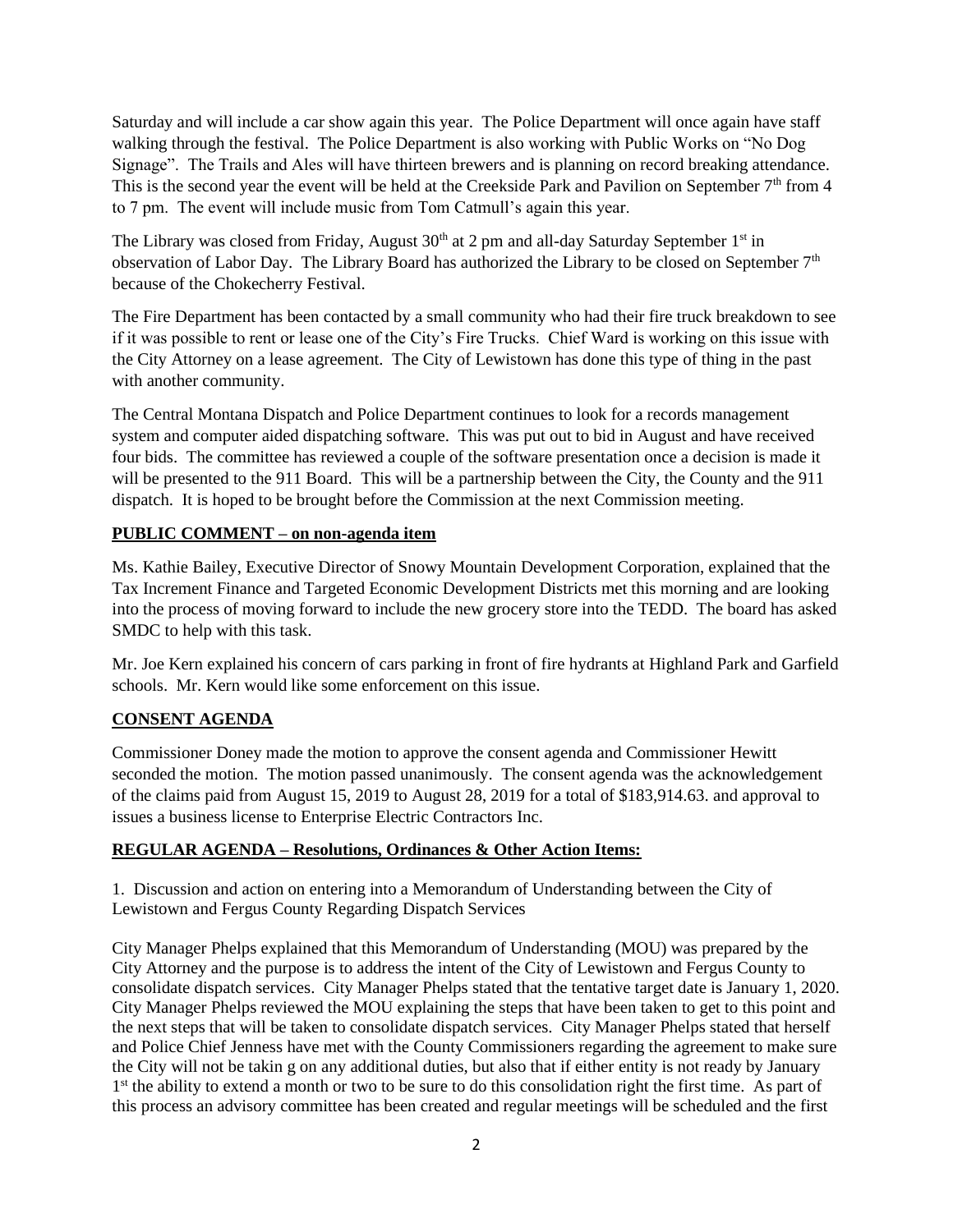one is later this week. The advisory committee is the Sheriff, a County Commission, the City Manager and the Police Chief and the committee will work to address any concerns with consolidation. City Manager Phelps stated that ultimately the contract will be between the City and the County. Commissioner Doney made the motion to enter into a Memorandum of Understanding between the City of Lewistown and Fergus County Regarding Dispatch Services and Commissioner Loomis seconded the motion. Fergus County Sheriff Rick Vaughn addressed the Commissioner express his compassion for emergency services and some of the exciting things that are happening. Sheriff Vaughn commented that he has some concerns and those of you that don't know the County Commissioners have sent letter to three of his essential staff telling them they will no longer have a job the first of the year due to consolidation. Sheriff Vaughn commented that what the County Commissioners do not understand is that there is more to dispatch, than answering 911 calls and talking on the radio. Sheriff Vaughn stated that he absolutely faith that the City of Lewistown can handle the radio stuff and phone calls. Sheriff Vaughn commented that his office is averaging 80 calls a day and who is going to answer those calls and citizens have expressed concern that when they call, they want to talk with the Sheriff's office not the police department or Central Montana 911. Sheriff Vaughn further commented that the MOU is a great way to get started on consolidation and the partial consolidation has worked well and have been able to address any concerns. The sheriff has a jail to run and the paperwork is so intense and the records management system between the two entities are not talking to each other. Sheriff Vaughn stated that he is in support of some kind of consolidation and the Police and Sheriff Departments have one of the best working relationships in a long time. The Sheriff's Office and Police Department are working together better than they ever have in the last twenty years. Further discussion followed. City Manager Phelps stated that the County Commissioners are willing to extend the date if necessary. Commissioner Doney commented that she feels if entities are not prepared for the consolidation then the contract will not be before the Commission until all entities are ready for consolidation. Sheriff Vaughn stated that he is here to inform the City Commission of all the issues and does not want to be in a hurry for 911 consolidation and if consolidation is possible would like to make sure that it is done correctly. Commissioner Loomis stated that if the deadline is to help the entities need a dead line then it is something that should be kept in the contract. Commissioner Loomis further stated that if a dead line is not necessary he is okay with it being removed. Commissioner Loomis commented that he thinks item 9 is very important in the contract. Commissioner Oldenburg commented that she has faith that this will be fine in the long run and trusts that the advisory committee that has been established will do everything to make this happen for the safety of the citizens. Commissioner Oldenburg stated that the citizens of the community are in support of the consolidation and have been looking forward to it for some time. Commissioner Oldenburg explained that the deadline should be flexible to be able to get everything in place. Commissioner Turk stated that there is a motion and a second on the table and asked for any comments from the audience or Commission. There being none, the question was called for and those Commissioners voting for were: Doney, Dunnington, Loomis, Oldenburg and Turk. Commissioner Hewitt voted no and Commissioner Byerly was absent.

2. Public hearing to hear comments on Resolution No. 4001, a resolution approving the fiscal year 2020 work plan and budget for Tourism Business Improvement District #1

Chairman Turk opened the public hearing to hear comments on Resolution No. 4001, a resolution approving the fiscal year 2020 work plan and budget for Tourism Business Improvement District #1. City Manager Phelps explained that annually the Tourism Business Improvement District (TBID) must prepare a work plan and budget to be included in the City of Lewistown's budget. The TBID was created in 2013 in accordance with Montana Code and includes all hotels in the established district. When the TBID was created an assessment was set and must be approved every year and it is hoped that this will increase tourism activities in the community. Commissioner Turk asked for comments from the audience and Commission. There being none, the public hearing was closed.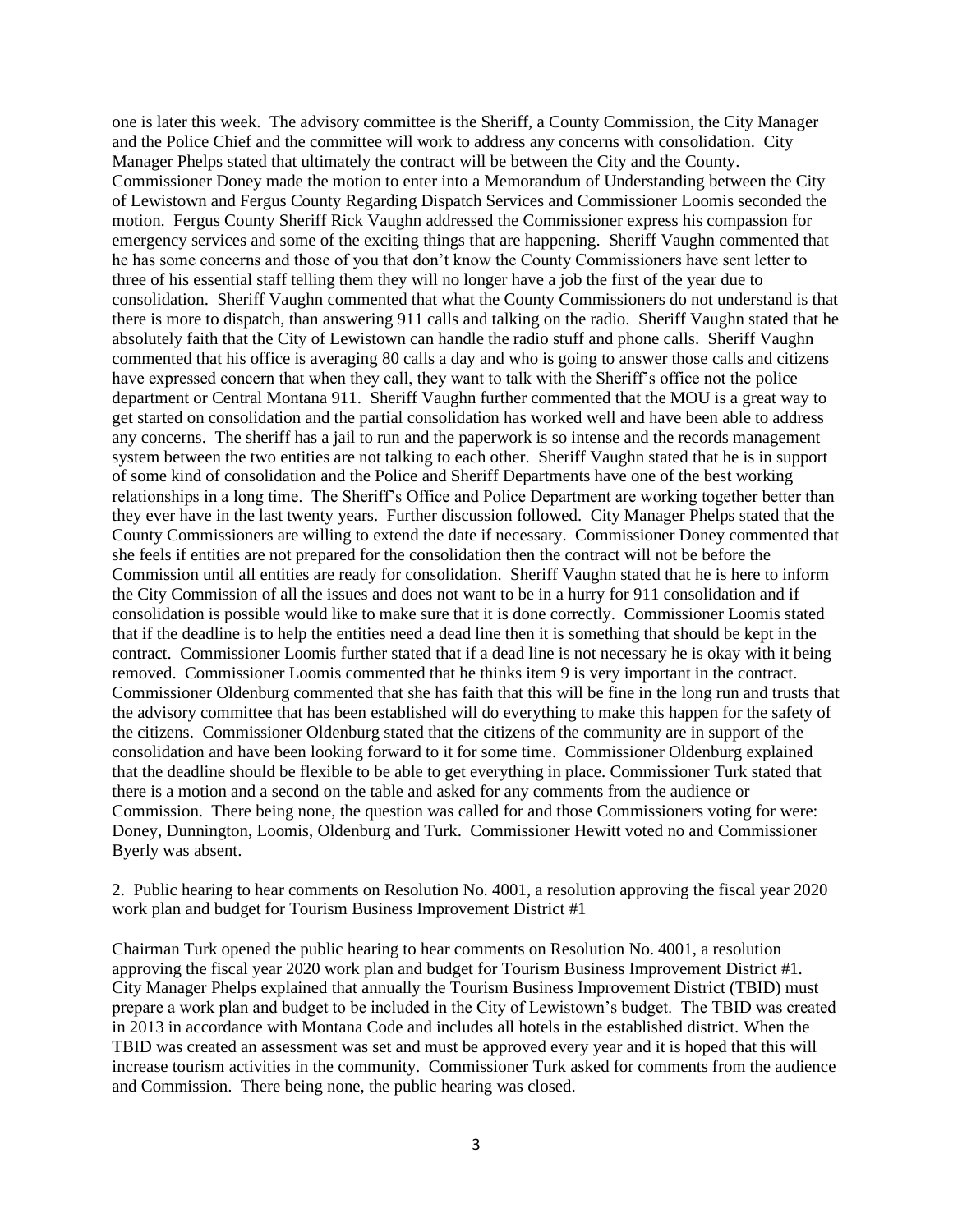3. Discussion and action on approving Resolution No. 4001, a resolution approving the fiscal year 2020 work plan and budget for Tourism Business Improvement District #1

City Manager Phelps stated that this TBID board is appointed by the City Commission and a representative from each of the hotels sits on the board. City Manager Phelps reviewed the break down of their budget and that they estimate revenues in the amount of \$45,000. Commissioner Doney made the motion to approve Resolution No. 4001, a resolution approving the fiscal year 2020 work plan and budget for Tourism Business Improvement District #1 and Commissioner Dunnington seconded the motion. Commissioner Turk asked for comments from the Commission and audience. There being none, the question was called for and the motion passed unanimously.

4. Discussion and action on approving Resolution No. 4002, a resolution approving an assessment to defray the cost of the work plan and budget for Tourism Business Improvement District #1 for fiscal year 2020

City Manager Phelps explained that as part of the creation of the TBID an assessment was set and must be approved by the TBID board and then the City Commission must approve a resolution. The assessment is a dollar a night per room and it is how the budget is developed based on estimated revenues. Commissioner Doney made the motion to approve Resolution No. 4002, a resolution approving an assessment to defray the cost of the work plan and budget for Tourism Business Improvement District #1 for fiscal year 2020 and Commissioner Hewitt seconded the motion. Commissioner Turk asked for comments from the Commission and audience. There being none, the question was called for and the motion passed unanimously.

5. Discussion and action on Resolution No. 4003, a resolution redefining the boundaries of Street Maintenance District No. 1 in the City of Lewistown, Montana

City Manager Phelps explained that as part of the budget process a resolution is passed to redefine the boundaries of the street maintenance district in the City of Lewistown. Once this is passed then the information is used to assess the assessments to the property owners located in the street maintenance district. Commissioner Doney made the motion to approve Resolution No. 4003, a resolution redefining the boundaries of Street Maintenance District No. 1 in the City of Lewistown, Montana and Commissioner Loomis seconded the motion. Commissioner Turk asked for comments from the Commission and audience. There being none, the question was called for and the motion passed unanimously.

6. Public hearing on the cost of maintenance of Boulevard District no. 12, cost of maintenance reserve and administration for Lighting Districts and cost of maintenance in Street Maintenance District No. 1

Chairman Turk opened the public hearing to hear comments on the cost of maintenance of Boulevard District no. 12, cost of maintenance reserve and administration for Lighting Districts and cost of maintenance in Street Maintenance District No. 1. City Manager Phelps explained that these districts are essentially maintenance districts and citizens residing in the district are assessed an assessment based on square footage. The boulevard district is based on frontage for those located in that district. The revenue generated offsets the expenses associated with the districts. Commissioner Turk asked for comments from the audience or Commission. There being none, the public hearing was closed.

7. Discussion and action on Resolution No. 4004, a resolution of the City Commission of the City of Lewistown levying and assessing a special tax to cover the cost of maintenance of Boulevard District No. 12, in the City of Lewistown, Montana for the fiscal year beginning July 1, 2019 and ending June 30, 2020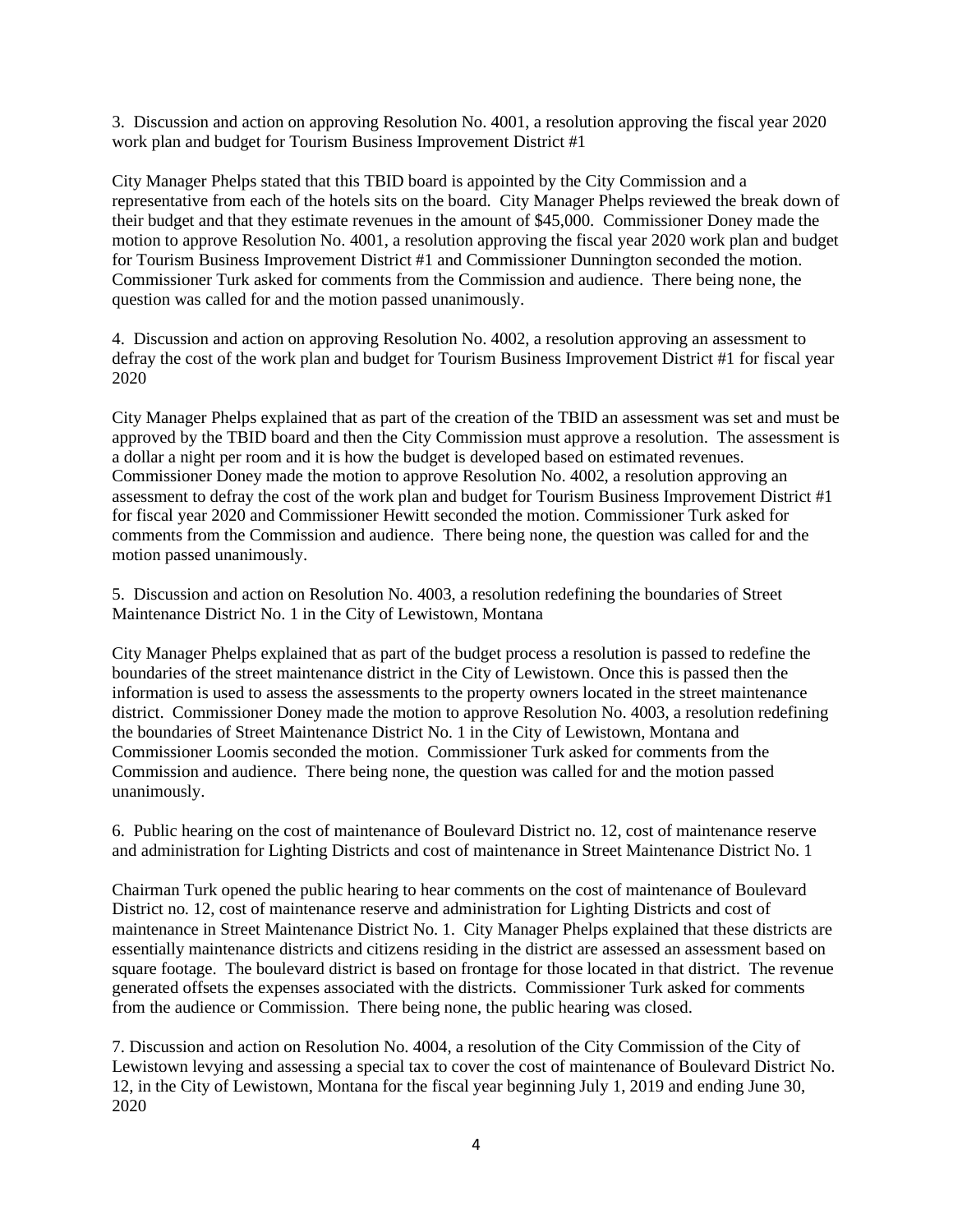City Manager Phelps explained that this resolution is for the one boulevard district in the City of Lewistown. The properties located on boulevard and  $7<sup>th</sup>$  Ave are assessed based on square frontage. City Manager Phelps stated that the revenue from the boulevard assessment is \$1,110.32 and is double what was received last year. City Manger Phelps stated that the assessment rate was doubled this year to help closer cover the cost of maintenance of the boulevards. Commissioner Loomis made the motion to approve Resolution No. 4004, a resolution of the City Commission of the City of Lewistown levying and assessing a special tax to cover the cost of maintenance of Boulevard District No. 12, in the City of Lewistown, Montana for the fiscal year beginning July 1, 2019 and ending June 30, 2020 and Commissioner Oldenburg seconded the motion. Commissioner Turk asked for comments from the Commission and audience. There being none, the question was called for and the motion passed unanimously.

8. Discussion and action on Resolution No. 4005, a resolution levying and assessing the cost of maintenance reserve and administration, and supplying of electrical current for the street lights within the City of Lewistown, to properties within particular lighting districts

City Manager Phelps explained that this assessment is to cover the cost of maintenance and supplying electricity to the lighting districts in the City of Lewistown. City Manager Phelps stated that there are several lighting districts and each resident is assessed based on the square footage of the property and which district the property is located in. The assessments are estimated to generate revenue in the amount of \$130,110.75. Commissioner Doney made the motion to approve Resolution No. 4005, a resolution levying and assessing the cost of maintenance reserve and administration, and supplying of electrical current for the street lights within the City of Lewistown, to properties within particular lighting districts and Commissioner Oldenburg seconded the motion. Commissioner Turk asked for comments from the Commission and audience. There being none, the question was called for and the motion passed unanimously.

9. Discussion and action on Resolution No. 4006, a resolution estimating the cost of maintenance in Street Maintenance District No. 1, specifying the assessment option and levying an assessment on properties for Street Maintenance

City Manager Phelps stated that prior to the public hearing the street maintenance district was redefined and now the assessment rate must be set. City Manager Phelps commented that the Street Maintenance assessment were discussed in previous Commission meetings a rate of \$. 033 was set which is one tenth of a penny more from the previous year. The estimate revenue generated will be \$1,066,107. Commissioner Hewitt made the motion to approve Resolution No. 4006, a resolution estimating the cost of maintenance in Street Maintenance District No. 1, specifying the assessment option and levying an assessment on properties for Street Maintenance and Commissioner Oldenburg seconded the motion. Commissioner Turk asked for comments from the Commission and audience. There being none, the question was called for and the motion passed unanimously.

10. Public hearing on the 2019-2020 budget for the City of Lewistown.

Chairman Turk opened the public hearing to hear comments on the 2019-2020 budget for the City of Lewistown. City Manager Phelps explained that tonight a balanced budget is being presented for approval. City Manager Phelps further explained that we tend to budget for worst case scenarios and with the intention of spending conservatively to have an adequate cash remaining. Commissioner Turk asked for comments from the audience or Commission. There being none, the public hearing was closed.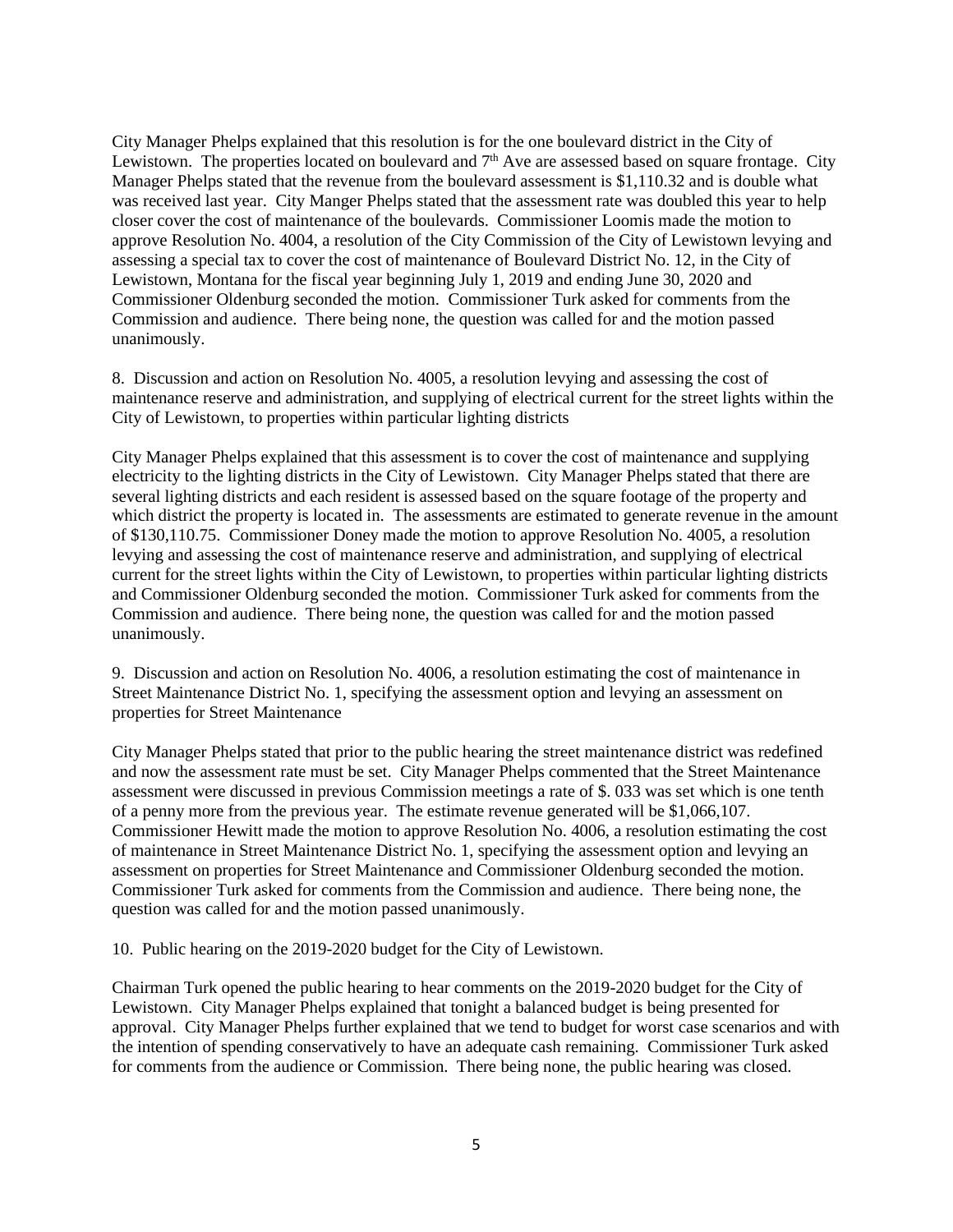11. Discussion and action on Resolution No. 4007, a resolution relating to final budgets, budget authorities and annual appropriations for the fiscal year beginning July 1, 2019 and ending June 30, 2020

City Manager Phelps stated that the City finished the fiscal year exceptionally well with an estimated cash remaining of \$8,000,000 for all funds, the proposed revenues are around \$10,000,000 and proposed expenditures at about \$13,000,000. As a result, the anticipated cash remaining is around \$5,000,000 and feel that the City is well positioned to be able to move forward with the budget and complete the proposed projects in the budget. Commissioner Doney made the motion to approve Resolution No. 4007, a resolution relating to final budgets, budget authorities and annual appropriations for the fiscal year beginning July 1, 2019 and ending June 30, 2020 and Commissioner Dunnington seconded the motion. Commissioner Turk asked for comments from the Commission and audience. There being none, the question was called for and the motion passed unanimously.

12. Public hearing on Resolution No. 4008, a resolution authorizing an increase in the City of Lewistown's mill levy in order to fund increases in premium contributions for medical group benefits for City employees and exempting the same from the mill levy calculation limitation provided for by law

Chairman Turk opened the public hearing to hear comments on Resolution No. 4008, a resolution authorizing an increase in the City of Lewistown's mill levy in order to fund increases in premium contributions for medical group benefits for City employees and exempting the same from the mill levy calculation limitation provided for by law. City Manager Phelps explained that legislation was passed to allow cities to assess a permissive mill to help offset the increase in health insurance premiums. The City has the ability to assess for the increase in premiums for the number of employees for the increase in health insurance premium from 2000. Commissioner Turk asked for comments from the audience or Commission. There being none, the public hearing was closed.

13. Discussion and action on Resolution No. 4008, a resolution authorizing an increase in the City of Lewistown's mill levy in order to fund increases in premium contributions for medical group benefits for City employees and exempting the same from the mill levy calculation limitation provided for by law

City Manager Phelps explained that the City must pass this resolution authorizing the permissive levy. The increase in health insurance premiums is \$175,003 which will be 25.97 mills based on the City's current mill value. Commissioner Oldenburg made the motion to approve Resolution No. 4008, a resolution authorizing an increase in the City of Lewistown's mill levy in order to fund increases in premium contributions for medical group benefits for City employees and exempting the same from the mill levy calculation limitation provided for by law and Commissioner Doney seconded the motion. Commissioner Turk asked for comments from the Commission and audience. There being none, the question was called for and the motion passed unanimously.

14. Discussion and action on Resolution No. 4009, a resolution providing for the annual tax levy mills for fiscal year beginning July 1, 2019 and ending June 30, 2020

City Manager Phelps explained that the City's taxable value is \$6,738,394 and the mill value is \$6,738. The total number of mills for the general fund is 217.86 which will generate \$1,468,027 and this is only a small portion of the general fund revenues. Commissioner Doney made the motion to approve Resolution No. 4009, a resolution providing for the annual tax levy mills for fiscal year beginning July 1, 2019 and ending June 30, 2020 and Commissioner Oldenburg seconded the motion. Commissioner Turk asked for comments from the Commission and audience. There being none, the question was called for and the motion passed unanimously.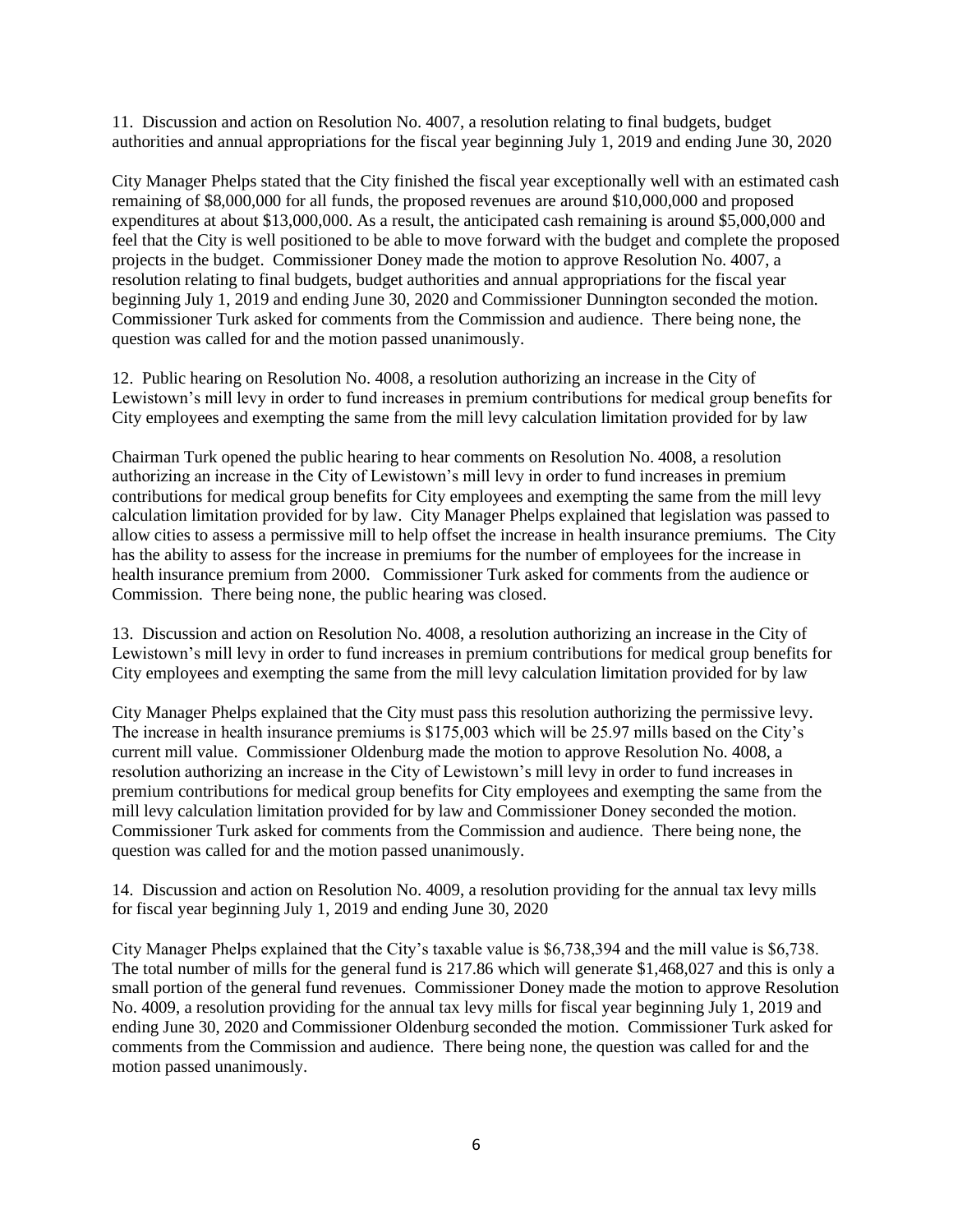15. Public hearing to hear comments on Resolution No. 4010, a resolution amending the 2018-2019 budget of the City of Lewistown

Chairman Turk opened the public hearing to hear comments on Resolution No. 4010, a resolution amending the 2018-2019 budget of the City of Lewistown. City Manager Phelps explained that state law allows the City Commission to amend a budget if necessary. At the last meeting a resolution was passed setting the date and time for the public hearing. The next item is a resolution which is the actual budget amendment. City Manager Phelps explained that the reasons for the budget amendment are for unanticipated revenues or expenses. Commissioner Turk asked for comments from the audience or Commission. There being none, the public hearing was closed.

16. Discussion and action on approving Resolution No. 4010, a resolution amending the 2018-2019 budget of the City of Lewistown

City Manager Phelps stated that there were a couple of items missed when the budget was passed last fiscal year, the TEDD district was not expected to bring in any money and it did generate a small portion of money, and the Riverdale loan payments were not accounted for. City Manager Phelps commented that once this resolution is approved and entered into the system the budget will be balanced for the previous fiscal year. Commissioner Oldenburg made the motion to approve Resolution No. 4010, a resolution amending the 2018-2019 budget of the City of Lewistown and Commissioner Loomis seconded the motion. Commissioner Turk asked for comments from the Commission and audience. There being none, the question was called for and the motion passed unanimously.

17. Discussion and action on approving Resolution No. 4011, a resolution designating an environmental certifying official for the City of Lewistown's Community Development Block Grant (CDBG) Planning Grant application to assist Eagles Manor with planning activities

City Manager Phelps explained that Eagle's Manor would like to move forward with a CDBG planning grant and as part of that process this resolution must be passed to include with the application. This resolution is designating Holly Phelps to be the environmental certifying official for the project. Commissioner Loomis made the motion to approve Resolution No. 4011, a resolution designating an environmental certifying official for the City of Lewistown's Community Development Block Grant (CDBG) Planning Grant application to assist Eagles Manor with planning activities and Commissioner Doney seconded the motion. Commissioner Turk asked for comments from the Commission and audience. There being none, the question was called for and the motion passed unanimously.

18. Discussion and action authorizing the City Manager to sign a letter stating that findings by the City that these planning activities are exempt from Environmental Review

City Manager Phelps explained that there was a letter included in the packets stating that funding activities are exempt from environmental review. City Manager Phelps stated she is asking approval to prepare and sign this letter as part of the planning grant application. Commissioner Dunnington made the motion to authorizing the City Manager to sign a letter stating that findings by the City that these planning activities are exempt from Environmental Review and Commissioner Oldenburg seconded the motion. Commissioner Turk asked for comments from the Commission and audience. There being none, the question was called for and the motion passed unanimously.